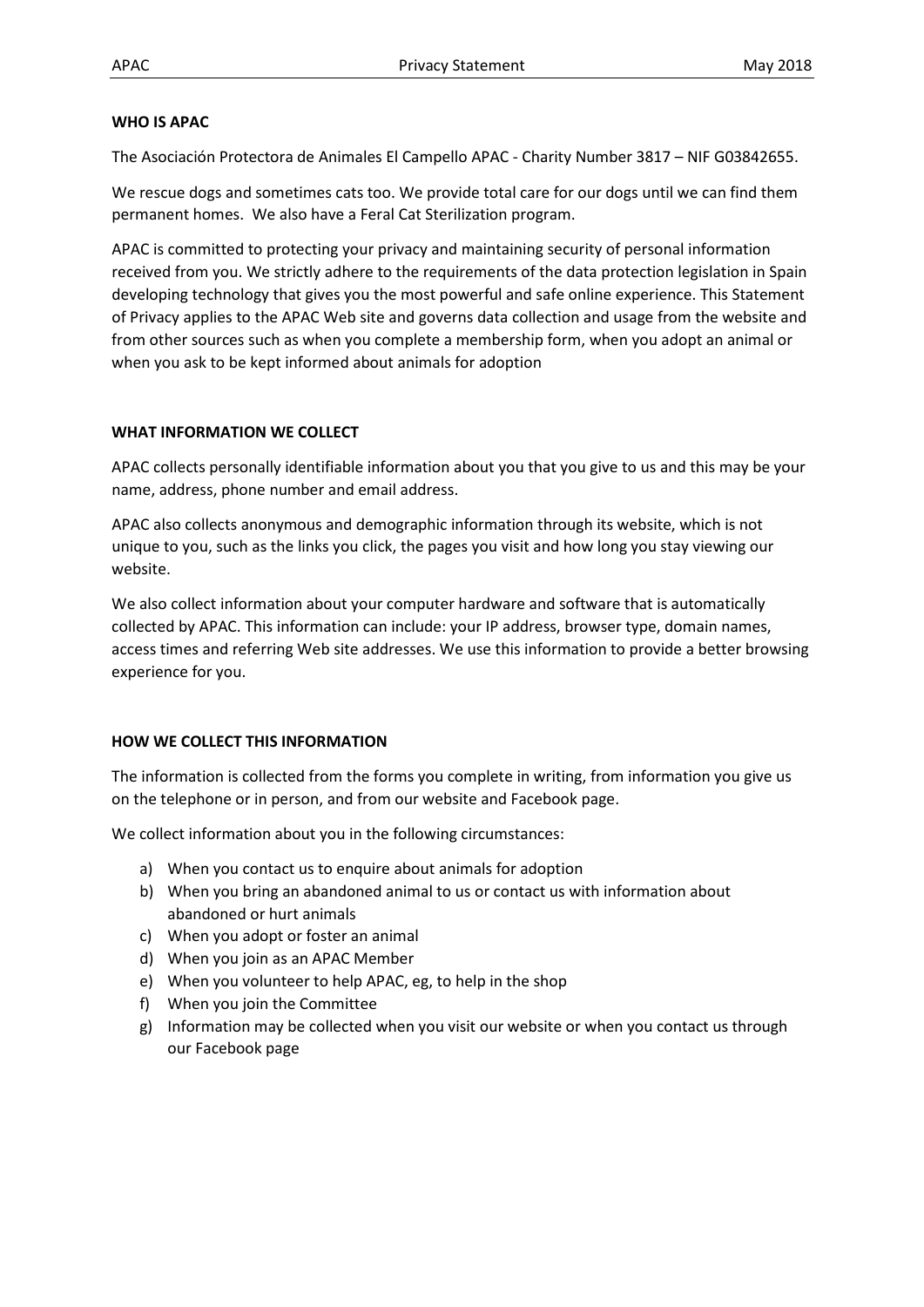#### **WHY WE COLLECT THIS INFORMATION**

We collect this information:

- a) To be able to contact you with information such as the animals we have for adoption
- b) To inform you when an animal you have adopted or fostered animal is due for sterilization
- c) To send you information about our fund-raising and other events
- d) To inform members of the date of Annual General Meetings
- e) To inform you about days and times for volunteers

In relation to the information collected from our website, we collect this information to give us a better idea of the systems our clients are using so we can provide a better browsing experience. Knowing the devices our clients are using to access the APAC website enables us to provide a better experience.

## **HOW WE USE IT**

This information is used by APAC for the operation of the service, to maintain quality of the service, and to provide general statistics regarding use of the APAC Web site.

APAC collects and uses your personal information to operate the APAC Web site and deliver the services you have requested.

APAC keeps track of the pages our customers visit within the APAC website in order to determine what APAC services and pages are the most popular.

### **WHO WE SHARE YOUR INFORMATION WITH**

APAC does not sell, rent or lease your personal information to third parties. Please be sure that we will never share your information with third-parties.

APAC Web sites will disclose your personal information, without notice, only if required to do so by law or in the good faith belief that such action is necessary to: (a) conform to the edicts of the law or comply with legal process served on APAC or the site; (b) protect and defend the rights or property of APAC; and, (c) act under exigent circumstances to protect the personal safety of users of APAC, or the public.

# **HOW LONG WE STORE YOUR INFORMATION**

We store your personal information until you request we delete it or until your membership is not renewed. You can make a request to see what information we keep about you or to request that we delete all information about you by sending an email to info@apaccampello.com.

# **USE OF COOKIES**

The APAC website (www.apaccampello.com) places cookies, which are small data files, on your computer or handheld device. Cookies cannot be used to run programs or deliver viruses to your